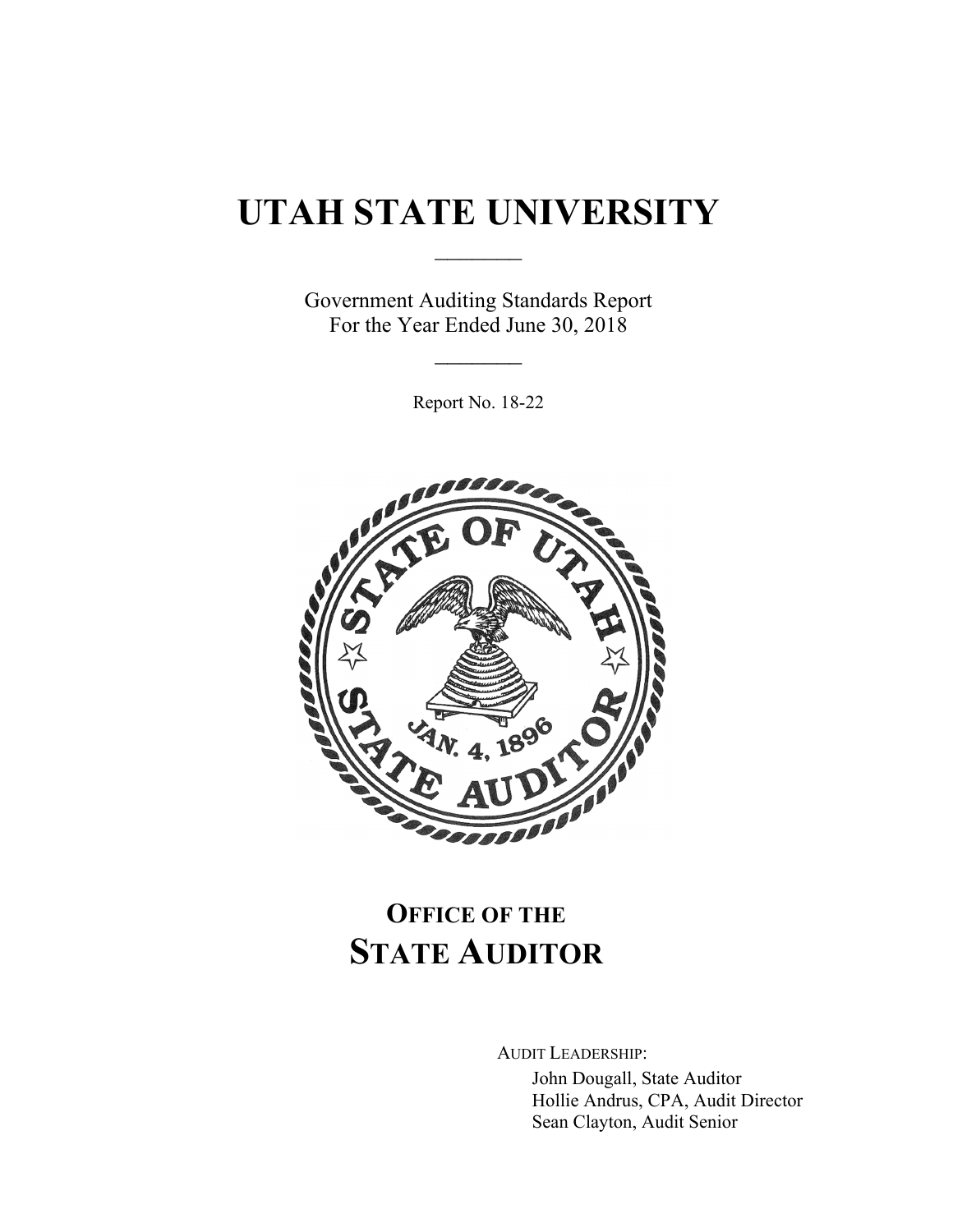

### **OFFICE OF THE STATE AUDITOR**

#### **INDEPENDENT STATE AUDITOR'S REPORT ON INTERNAL CONTROL OVER FINANCIAL REPORTING AND ON COMPLIANCE AND OTHER MATTERS BASED ON AN AUDIT OF FINANCIAL STATEMENTS PERFORMED IN ACCORDANCE WITH** *GOVERNMENT AUDITING STANDARDS*

To the Board of Trustees, Audit Committee and Noelle E. Cockett, President Utah State University

We have audited, in accordance with the auditing standards generally accepted in the United States of America and the standards applicable to financial audits contained in *Government Auditing Standards* issued by the Comptroller General of the United States, the financial statements of Utah State University (University), as of and for the year ended June 30, 2018, and the related notes to the financial statements, which collectively comprise the University's basic financial statements, and have issued our report thereon dated October 24, 2018. Our report includes a reference to other auditors who audited the financial statements of the Utah State University Research Foundation (Foundation), as described in our report on the University's financial statements. This report includes our consideration of the results of the other auditors' testing of internal control over financial reporting and compliance and other matters that are reported on separately by those other auditors. However, this report, insofar as it relates to the results of the other auditors, is based solely on the report of the other auditors.

#### **Internal Control Over Financial Reporting**

In planning and performing our audit of the financial statements, we considered the University's internal control over financial reporting (internal control) to determine the audit procedures that are appropriate in the circumstances for the purpose of expressing our opinion on the financial statements, but not for the purpose of expressing an opinion on the effectiveness of the University's internal control. Accordingly, we do not express an opinion on the effectiveness of the University's internal control.

A *deficiency in internal control* exists when the design or operation of a control does not allow management or employees, in the normal course of performing their assigned functions, to prevent or to detect and correct misstatements on a timely basis. A *material weakness* is a deficiency, or a combination of deficiencies, in internal control, such that there is a reasonable possibility that a material misstatement of the entity's financial statements will not be prevented, or detected and corrected on a timely basis. A *significant deficiency* is a deficiency, or a combination of deficiencies, in internal control that is less severe than a material weakness, yet important enough to merit attention by those charged with governance.

Our consideration of internal control was for the limited purpose described in the first paragraph of this section and was not designed to identify all deficiencies in internal control that might be